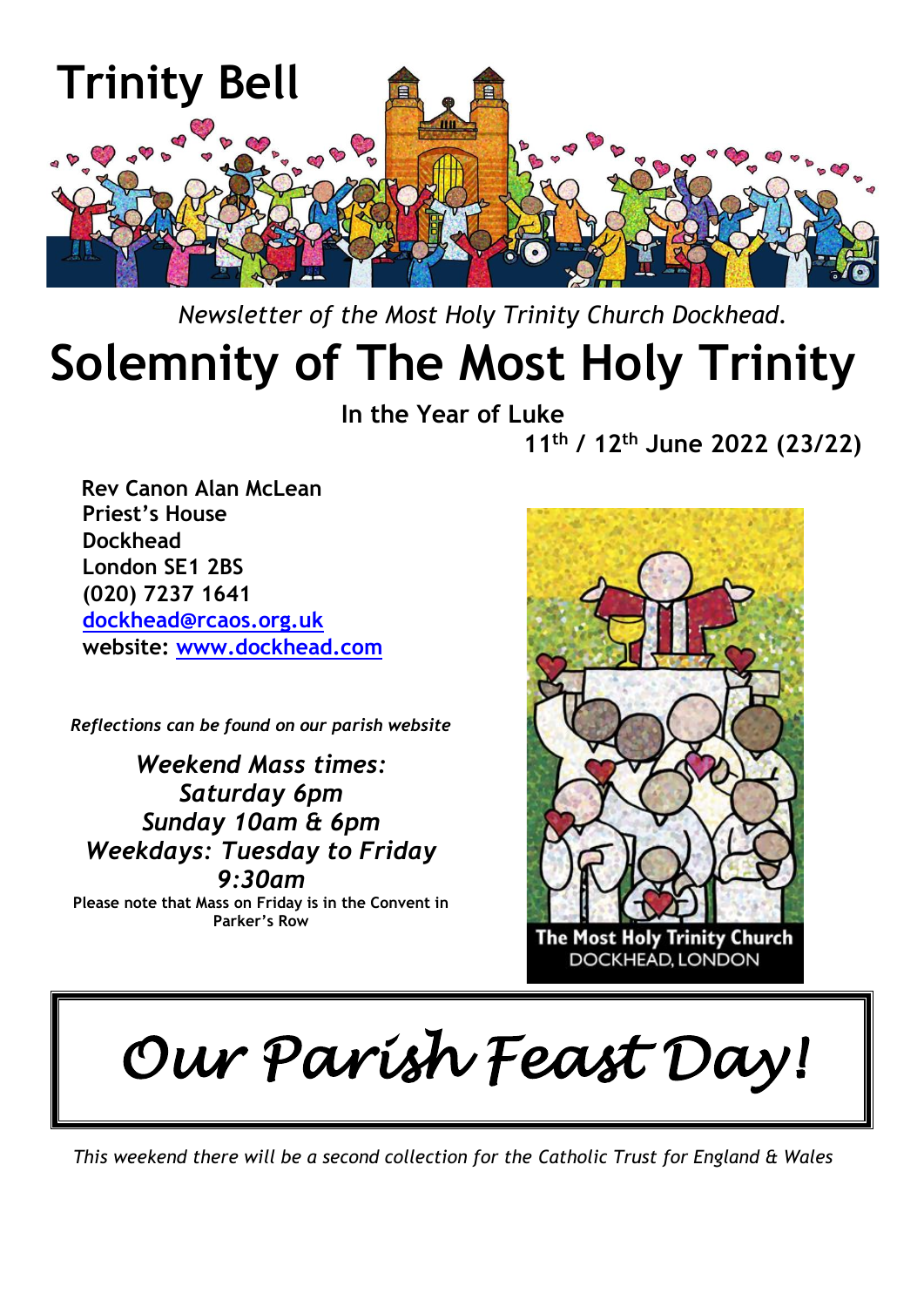| <b>Anniversaries</b> |     |       |                                                                                                                                                    |
|----------------------|-----|-------|----------------------------------------------------------------------------------------------------------------------------------------------------|
| Saturdav             | -11 | Jun J | Kathleen Cuthbert, Michael Joseph McCarthy, Doris Ball, David McCarthy                                                                             |
| Sunday               | 12  | Jun   | Honora Jennings, Bill Arundel, William Walsh                                                                                                       |
| Monday               | 13  | Jun   | Michael Hurley                                                                                                                                     |
| Tuesday              | 14  | Jun   | Bishop James Danell, 2nd Bishop of Southwark; John Michael Collins, Michael<br>Motha, James Hendrick, James Groutage, Annette Byrne, Michael Byrne |
| Wednesday            | 15  | Jun   | George Francis Atkinson, Ted Staples, Kate Ramplin, Maureen Lockyer                                                                                |
| Thursday             | 16  | Jun   | Mohammed Osman Khan                                                                                                                                |
| Fridav               | 17  | Jun   | Canon Peter Collingridge, Mary Margaret Pitts, Mary Chelron, Alan John Cronin,<br>Bernie Markworth                                                 |
| Saturday             | 18  | Jun   | Kathleen Journet, Nellie Geraghty, Henry Charles Bennett, Mary Richardson,<br>Norah Barrett                                                        |
| Sunday               |     | Jun   | Patrick McCarry, Bernard Alger, Theresa Eadon, Peter Riley                                                                                         |

|           |                 |     | <b>SAINTS &amp; FEASTDAYS</b>   | <b>MASS INTENTIONS</b> |                        |
|-----------|-----------------|-----|---------------------------------|------------------------|------------------------|
| Saturday  | 11              | Jun | St Barnabas                     | 6pm                    | Jim Woolgar            |
| Sunday    | 12 <sup>2</sup> | Jun | The Most Holy Trinity (C)       | 10am                   | People of the Parish   |
|           |                 |     |                                 | 6pm                    | Kathleen Pike          |
| Monday    | 13              | Jun | St Anthony of Padua             |                        | No Mass                |
| Tuesdav   | 14              | Jun | Feria                           | $9:30$ am              | Siobhan Dunn           |
| Wednesdav | 15              | Jun | Feria                           | $9:30$ am              | <b>Brendan Twomey</b>  |
| Thursday  | 16              | Jun | Feria                           | 9:30am                 | Nicolson Family        |
| Friday    | 17              | Jun | Feria                           | 9:30am                 | Billi & Francis OBanye |
| Saturday  | 18              | Jun | Feria                           | 6 <sub>pm</sub>        | Special Int            |
| Sunday    | 19              | Jun | The Most Holy Body and Blood of | 10am                   | Corazon Atter          |
|           |                 |     | Christ (C)                      | 6pm                    | People of the Parish   |

### *Please keep in your prayers those who are sick in our Parish*

| Aurora Awonuga          | Mark Harding             | Paul Haughey            | Eric Obereki            |
|-------------------------|--------------------------|-------------------------|-------------------------|
| Martin Heaney           | Eileen Sullivan          | Erdvilas Chodosevicius  | Patrick O'Gorman        |
| Brigid Kenny            | Alma Paktiene            | Rosemary Mahendron      | Anne Ward               |
| Jane Collette           | <b>Andrew Swords</b>     | Justina Ofodu           | Susan Isa               |
| Mary Gardener           | Oliver Britten           | Emma Kilkaed            | Grace Kamara            |
| Linda Lawler            | Martha Lawson            | Simon Gilbert           | Eunice Ennuson          |
| Augie Wilson            | <b>Isatu Mansaray</b>    | <b>Geraldine Bird</b>   | <b>Ruth Lake</b>        |
| Sr Jean Parkes          | Jean McDonagh            | <b>Bernard Brown</b>    | <b>Richard McCluney</b> |
| <b>Martin Parry</b>     | Alison Fox               | Veronica Olorun-Rinu    | Josephine Scannlan      |
| <b>Pauline Marshall</b> | Loran Prentice           | Sue Gilbert             | Maria Mordi             |
| Andy Tigag              | Piotr Dolata             | <b>Stacey Parkinson</b> | Harriet Wilson          |
| Sr Bridie Stephens      | Aaron Mullen             | Marie Carlyon           | Val Treacy              |
| Maebh Glemser           | <b>Bernadette Hutton</b> | Dr Edward Howard        | Teresa Reid             |
| June Rowland            | Deborah Greatorex        | Mark Harding            | John Rayer              |
| Nancy Hughes            | Rose Hughes              | Philomena Obanya        | Vera Keech              |
|                         |                          |                         |                         |

|          |                  |      |                 | <b>Eucharistic Minister</b> | <b>Readers</b>                 |
|----------|------------------|------|-----------------|-----------------------------|--------------------------------|
| Saturday | 11 <sup>th</sup> | June | 6pm             | Arnold Storozco             | Anne-Marie Bickerton           |
| Sunday   | $12^{th}$        | June | 10am            | Sophie Stanes               | * Jim Simmons, Blessing Bakare |
|          |                  |      | 6pm             | Sr Vianney                  | Anna Bengo                     |
| Saturday | 18 <sup>th</sup> | June | 6pm             | Sr Vianney                  | Teresa Bickerton               |
| Sunday   | 19 <sup>th</sup> | June | 10am            | Mark Hyams                  | * Joao De Souza, Cathy Ruiz    |
|          |                  |      | 6 <sub>pm</sub> | Neil Fell                   | Jade Skelton                   |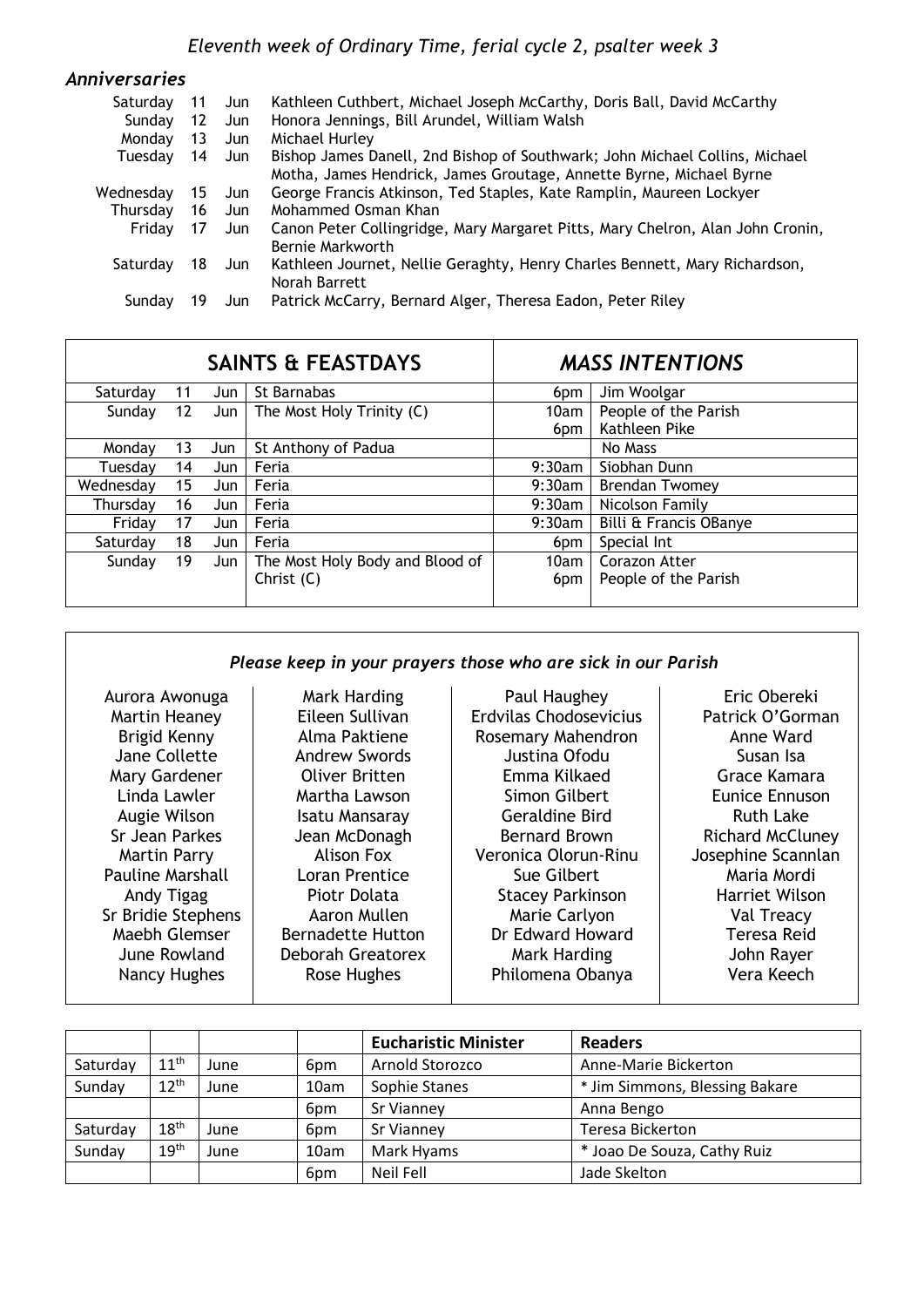## **First Reconciliation and First Holy Communion Programme 2022**

The programme continues next Sunday at 11:10am in the Convent.

Parents: You should have received an email about preference of dates/times for First Eucharist, pleased ensure you return the form promptly.

Parishioners: Please keep the children who are preparing for Holy Communion in your prayers.



# **Confirmation Programme 2022**

**We invite Young members of our Parish who are in Year 9 or above who have a genuine desire to be Confirmed to collect an Information Sheet from the back of the Church this weekend. Application forms need to be returned by Sunday 26th June.**

# **Recently Baptised**



We welcome Alexander Peter Shepherd into the family of God in this community at The Most Holy Trinity, Dockhead. Congratulations to his parents.

**Parish Liturgy Meeting**

This Tuesday 7:30pm in the Priest's House

All are welcome

### *ANNUAL CATHEDRAL MARRIAGE MASS*

*Are you celebrating your 1st, 10th, 25th, 40th, 50th, 60th or any later wedding anniversary this year? Or did you last year? If so, Archbishop John Wilson invites you to join him in celebrating a Mass for married couples at 3pm on Saturday July 9 at St George's Cathedral. You need to book in advance and by doing so you will then receive a personal written invitation from Archbishop John. Children (and grandchildren) are welcome to accompany you to the Mass. To book or for more details email [mflsw@rcaos.org.uk](mailto:mflsw@rcaos.org.uk) Please let Canon Alan know if you are going.*



"There is a fashion…in this age in the Church's life I consider it dangerous, that instead of moving forward, we step back, not going up or down, but backwards. This back-stepping makes us a sect. Those people call themselves guardians of traditions, but of dead traditions.."

*Pope Francis*